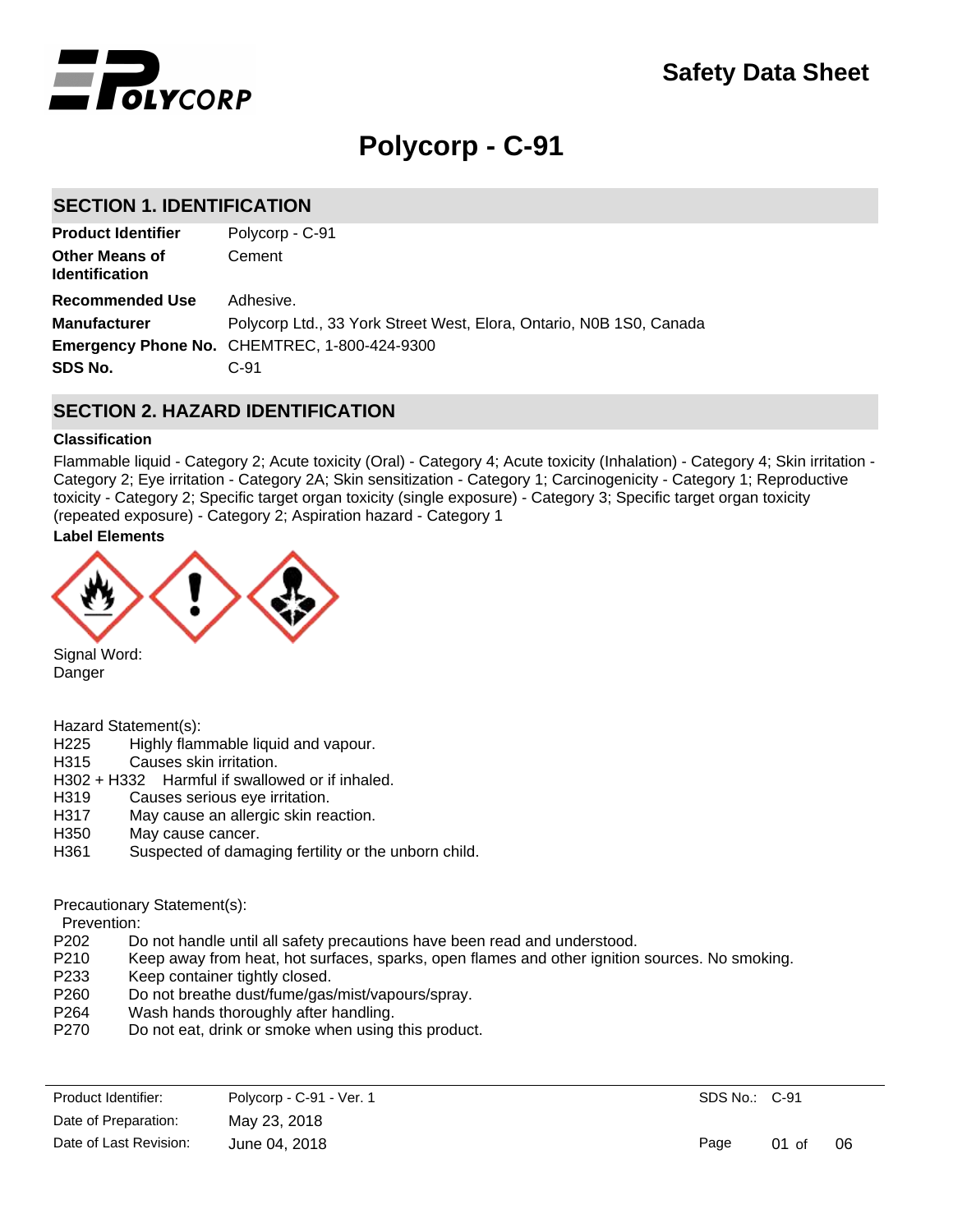P280 Wear protective gloves/protective clothing/eye protection/face protection.

Response:

P314 Get medical advice or attention if you feel unwell.

Storage:

P403 + P233 Store in a well-ventilated place. Keep container tightly closed.

## **SECTION 3. COMPOSITION/INFORMATION ON INGREDIENTS**

| <b>Chemical Name</b>                                                            | <b>CAS No.</b> | %            | <b>LC50</b>                                    | LD50 (Oral)           |
|---------------------------------------------------------------------------------|----------------|--------------|------------------------------------------------|-----------------------|
| Xylene (mixed isomers)                                                          | 1330-20-7      | 15-40%       | 6350 ppm (male<br>rat) (4-hour<br>exposure)    | 3523 mg/kg (rat)      |
| Methyl ethyl ketone                                                             | 78-93-3        | 10-30%       | 11300 ppm<br>(female rat)<br>(4-hour exposure) | 2740 mg/kg (male rat) |
| 2-Propanol                                                                      | 67-63-0        | 10-30%       | 17000 ppm (rat)<br>(4-hour exposure)           | 4720 mg/kg (male rat) |
| Ethylbenzene                                                                    | 100-41-4       | 5-10%        | 4000 ppm (rat)<br>(4-hour exposure)            | 3500 mg/kg (rat)      |
| Formaldehyde, polymer with<br>(chloromethyl) oxirane and<br>2-methylphenol      | 29690-82-2     | 1.0-5.0%     | N/A                                            | N/A                   |
| Epichlorohydrin                                                                 | 106-89-8       | 1.0-5.0%     | 355 ppm (rat)<br>(4-hour exposure)             | 90 mg/kg (rat)        |
| Ethanol                                                                         | 64-17-5        | $0.1 - 1.0%$ | > 32380 ppm<br>(rat) (4-hour<br>exposure)      | 7060 mg/kg (male rat) |
| 3,<br>4-EPOXYCYCLOHEXYLMETHYL-<br>3,<br> 4-<br>EPOXYCYCLOHEXANECARBOXYL<br> ATE | 2386-87-0      | $0.1 - 1.0%$ | N/A                                            | 4490 mg/kg (rat)      |

## **SECTION 4. FIRST-AID MEASURES**

## **First-aid Measures**

### **Inhalation**

If experiencing respiratory symptoms (e.g. coughing, shortness of breath, wheezing), call a Poison Centre or doctor. Move to fresh air. Call a physician if symptoms develop or persist.

## **Skin Contact**

Immediately rinse with lukewarm, gently flowing water for 15-20 minutes. Take off immediately contaminated clothing, shoes and leather goods (e.g. watchbands, belts). If skin irritation or a rash occurs, get medical advice or attention.

## **Eye Contact**

Immediately rinse the contaminated eye(s) with lukewarm, gently flowing water for 15-20 minutes, while holding the eyelid(s) open. If eye irritation persists, get medical advice or attention.

### **Ingestion**

Get medical advice or attention if you feel unwell or are concerned. Immediately call a Poison Centre or doctor. Never give anything by mouth if person is rapidly losing consciousness, or is unconscious or convulsing. Do not induce vomiting. Rinse mouth with water. Do not induce vomiting.

## **First-aid Comments**

| Product Identifier:    | Polycorp - C-91 - Ver. 1 |
|------------------------|--------------------------|
| Date of Preparation:   | May 23, 2018             |
| Date of Last Revision: | June 04, 2018            |

Get medical advice or attention if you feel unwell or are concerned.

Page 02 of 06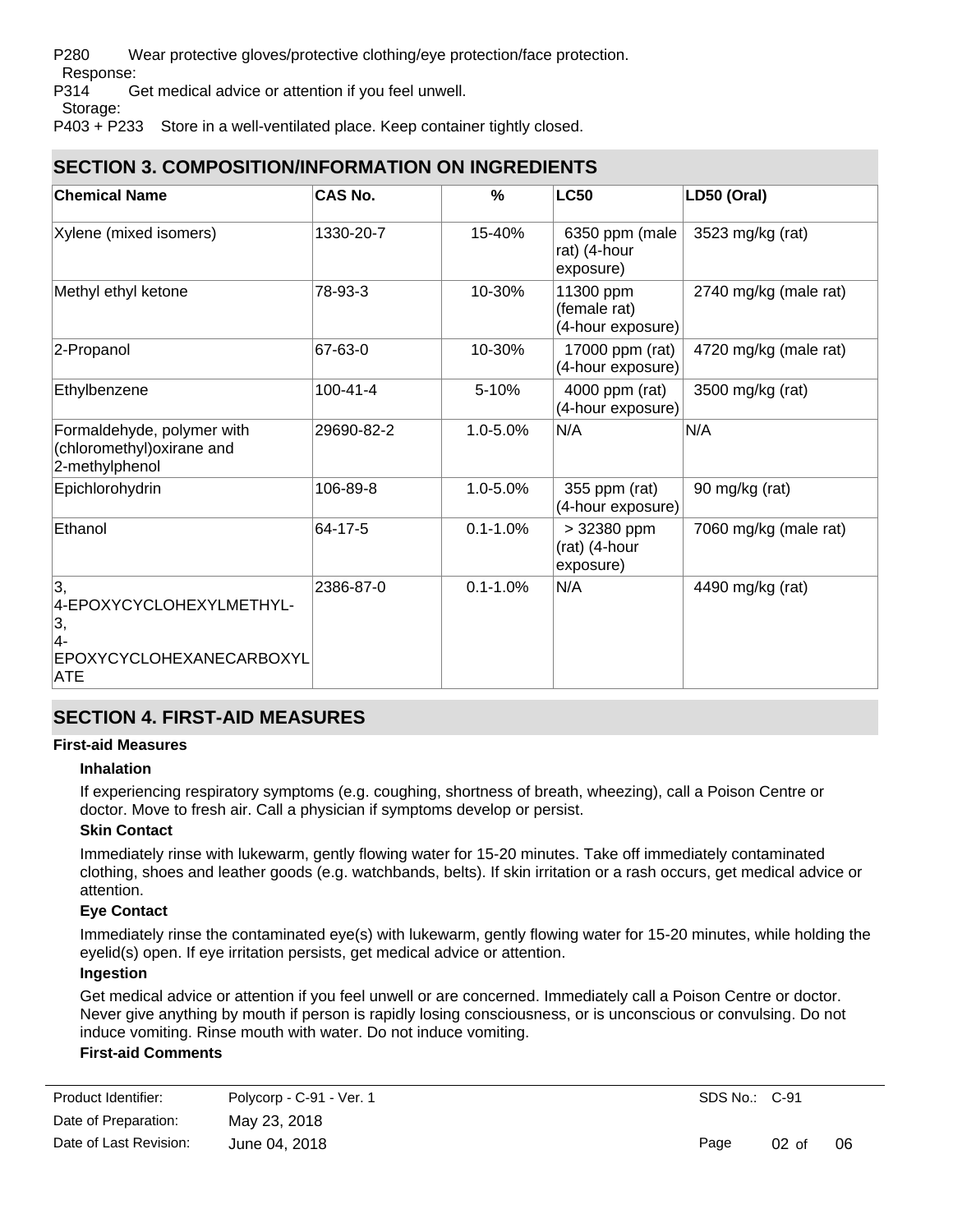Get medical advice or attention if you feel unwell or are concerned.

## **SECTION 5. FIRE-FIGHTING MEASURES**

### **Extinguishing Media**

### **Suitable Extinguishing Media**

Carbon dioxide, dry chemical powder, appropriate foam, water spray or fog.

### **Specific Hazards Arising from the Product**

May accumulate in hazardous amounts in low-lying areas especially inside confined spaces, resulting in a fire and/or health hazard. Can be ignited by static discharge.

Not known to generate any hazardous decomposition products in a fire.

### **Special Protective Equipment and Precautions for Fire-fighters**

Use extreme caution.

Fire-fighters may enter the area if positive pressure SCBA and full Bunker Gear is worn.

## **SECTION 6. ACCIDENTAL RELEASE MEASURES**

### **Personal Precautions, Protective Equipment, and Emergency Procedures**

Non-emergency personnel: use the personal protective equipment recommended in Section 8 of this safety data sheet. Evacuate the area immediately. Isolate the hazard area. Keep out unnecessary and unprotected personnel. Eliminate all ignition sources if safe to do so.

### **Environmental Precautions**

It is good practice to prevent releases into the environment. Do not allow into any sewer, on the ground or into any waterway.

### **Methods and Materials for Containment and Cleaning Up**

Flush spill area. Collect using shovel/scoop or approved HEPA vacuum and place in a suitable container for disposal.

## **SECTION 7. HANDLING AND STORAGE**

### **Precautions for Safe Handling**

It is good practice to: avoid breathing product; avoid skin and eye contact and wash hands after handling. Do NOT eat, drink or store food in work areas. Keep away from heat, hot surfaces, sparks, open flames and other ignition sources. No smoking.

### **Conditions for Safe Storage**

Store in original tightly closed container separate from incompatible materials (see Section 10: Stability and Reactivity). Store in an area that is: well-ventilated, clear of combustible and flammable materials (e.g. old rags, cardboard).

## **SECTION 8. EXPOSURE CONTROLS/PERSONAL PROTECTION**

### **Control Parameters**

Not available.

### **Appropriate Engineering Controls**

General ventilation is usually adequate.

### **Individual Protection Measures**

### **Eye/Face Protection**

Wear chemical safety goggles.

### **Skin Protection**

Wear chemical protective clothing e.g. gloves, aprons, boots. Wear fire resistant or flame retardant clothing.

### **Respiratory Protection**

Wear a NIOSH approved self-contained breathing apparatus (SCBA) or supplied air respirator.

Page 03 of 06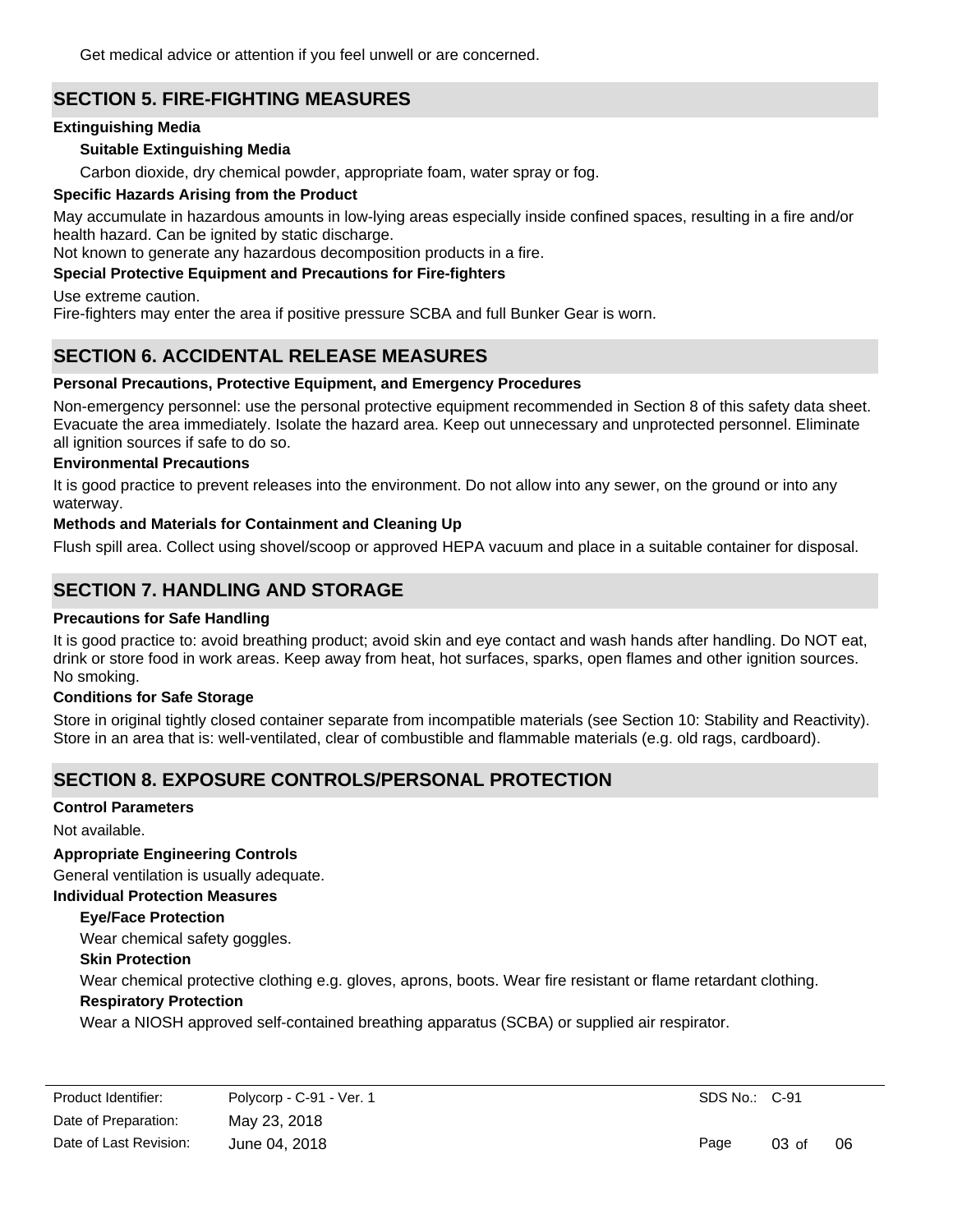## **SECTION 9. PHYSICAL AND CHEMICAL PROPERTIES**

### **Other Information**

**Physical State** Solid

## **SECTION 10. STABILITY AND REACTIVITY**

## **Reactivity**

Not reactive under normal conditions of use, storage, and transport.

## **Chemical Stability**

Normally stable.

## **Possibility of Hazardous Reactions**

None expected under normal conditions of storage and use.

## **Conditions to Avoid**

Open flames, sparks, static discharge, heat and other ignition sources. Generation of dust. Incompatible materials. Elevated pressure.

## **Incompatible Materials**

Increased risk of fire and explosion on contact with: oxidizing agents (e.g. peroxides), strong acids (e.g. hydrochloric acid).

## **Hazardous Decomposition Products**

Very toxic carbon monoxide, carbon dioxide; corrosive, oxidizing nitrogen oxides.

## **SECTION 11. TOXICOLOGICAL INFORMATION**

## **Acute Toxicity**

| <b>Chemical Name</b>                                                                                | <b>LC50</b>                                 | LD50 (oral)           | LD50 (dermal)            |
|-----------------------------------------------------------------------------------------------------|---------------------------------------------|-----------------------|--------------------------|
| Xylene (mixed isomers)                                                                              | 6350 ppm (male rat)<br>(4-hour exposure)    | 3523 mg/kg (rat)      | Not available            |
| Ethylbenzene                                                                                        | 4000 ppm (rat) (4-hour<br>exposure)         | 3500 mg/kg (rat)      | 15380 mg/kg (rabbit)     |
| Methyl ethyl ketone                                                                                 | 11300 ppm (female rat)<br>(4-hour exposure) | 2740 mg/kg (male rat) | $> 8050$ mg/kg (rabbit)  |
| 2-Propanol                                                                                          | 17000 ppm (rat) (4-hour<br>exposure)        | 4720 mg/kg (male rat) | 12890 mg/kg (rabbit)     |
| Formaldehyde, polymer with<br>(chloromethyl)oxirane and<br>2-methylphenol                           | Not available                               | Not available         | Not available            |
| Epichlorohydrin                                                                                     | 355 ppm (rat) (4-hour<br>exposure)          | 90 mg/kg (rat)        | 515 mg/kg (rabbit)       |
| Ethanol                                                                                             | > 32380 ppm (rat) (4-hour<br>exposure)      | 7060 mg/kg (male rat) | $> 15800$ mg/kg (rabbit) |
| 3,<br>$4-$<br><b>EPOXYCYCLOHEXYLMETH</b><br>$YL-3,$<br>4-<br>EPOXYCYCLOHEXANECAR<br><b>BOXYLATE</b> | Not available                               | 4490 mg/kg (rat)      | Not available            |

### **Skin Corrosion/Irritation**

Human experience shows very mild irritation.

**Serious Eye Damage/Irritation** Date of Preparation: May 23, 2018 Product Identifier: Polycorp - C-91 - Ver. 1 Date of Last Revision: June 04, 2018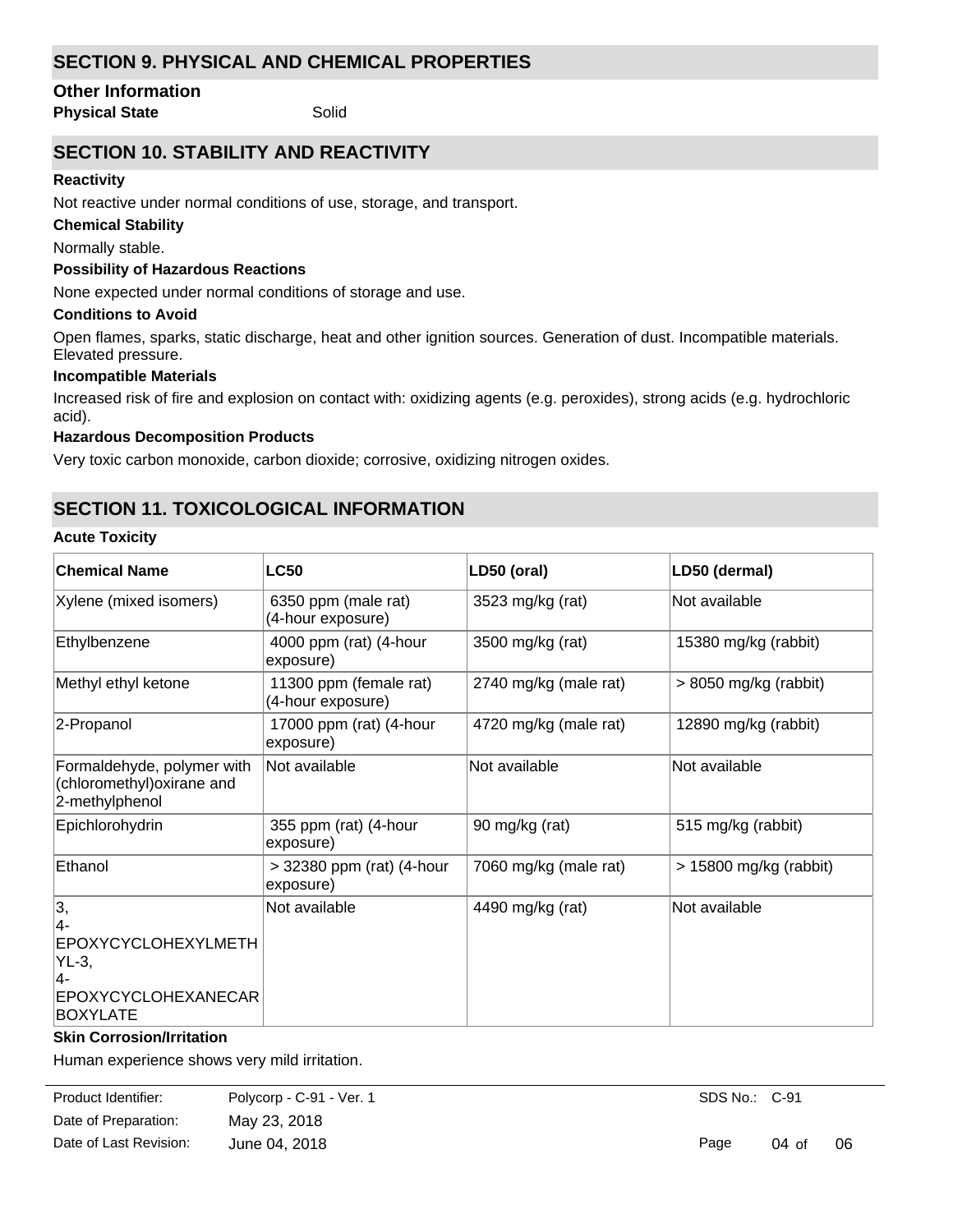### **Serious Eye Damage/Irritation**

Causes serious eye irritation based on skin irritation information.

**STOT (Specific Target Organ Toxicity) - Single Exposure**

### **Inhalation**

May cause nose and throat irritation.

### **Ingestion**

Harmful based on human experience and animal tests.

### **STOT (Specific Target Organ Toxicity) - Repeated Exposure**

No information was located.

### **Respiratory and/or Skin Sensitization**

Not known to be a skin sensitizer.

Human experience shows severe asthma or asthma-like symptoms (respiratory sensitization) in rare cases following exposure at work.

### **Carcinogenicity**

May cause cancer.

**Reproductive Toxicity**

### **Development of Offspring**

May harm the unborn child.

### **Germ Cell Mutagenicity**

Not known to be a mutagen.

## **SECTION 12. ECOLOGICAL INFORMATION**

Environmental information was not located. See Supplemental Information in Section 2.

## **SECTION 13. DISPOSAL CONSIDERATIONS**

### **Disposal Methods**

Dispose of contents and container in accordance with local, regional, national and international regulations. Empty containers retain product residue. Follow label warnings even if container appears to be empty.

## **SECTION 14. TRANSPORT INFORMATION**

Not regulated under US DOT Regulations. Not regulated under IATA Regulations.

| <b>Regulation</b> | UN No. | <b>Proper Shipping Name</b> | <b>Transport Hazard</b><br>Class(es) | <b>Packing</b><br>Group |
|-------------------|--------|-----------------------------|--------------------------------------|-------------------------|
| Canadian TDG      | 1133   | ADHESIVES                   |                                      |                         |

## **SECTION 15. REGULATORY INFORMATION**

### **Safety, Health and Environmental Regulations**

This product is not known to be a "Hazardous Chemical" as defined by OSHA Hazard Communication Standard, 29 CFR 1910.1200.

### **Canada**

**Domestic Substances List (DSL) / Non-Domestic Substances List (NDSL)**

All ingredients are listed on the DSL/NDSL.

### **CEPA - National Pollutant Release Inventory (NPRI)**

(Xylene (mixed isomers)) Part 5. (2-Propanol) Part 1A, Part 5. (Methyl ethyl ketone) Part 1A, Part 5.

(Ethylbenzene) Part 1A.

| Product Identifier:    | Polycorp - C-91 - Ver. 1 |
|------------------------|--------------------------|
| Date of Preparation:   | May 23, 2018             |
| Date of Last Revision: | June 04, 2018            |